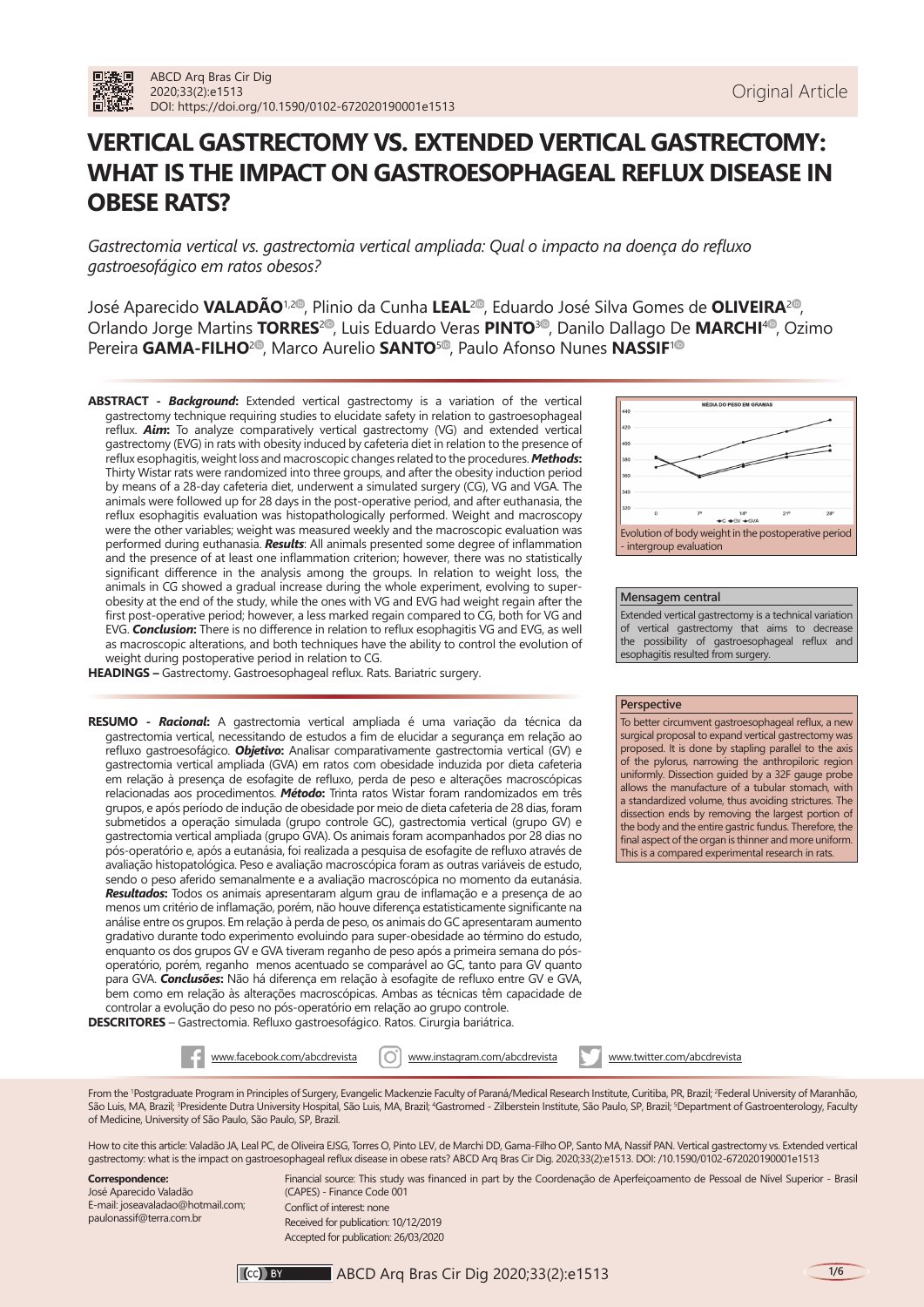# **INTRODUCTION**

**Vertical gastrectomy (VG) has not yet had its surgical<br>technique fully standardized. The procedure<br>consists of removing an extensive part of the<br>curvature of the stomach part of the hody and the** technique fully standardized. The procedure consists of removing an extensive part of the large curvature of the stomach, part of the body and the entire gastric fundus, making a reservoir of smaller volume and tubular shape<sup>29</sup>. However, there is still no standardization as to the extent of resection of the antropyloric region, which is maintained in a greater or lesser proportion, and the final volume of the gastric reservoir<sup>15</sup>.

The extended vertical gastrectomy (EVG) is a technical variation of the VG proposed by Nassif et al<sup>18</sup>. In this technique, the first staples are parallel to the largest axis of the pylorus, narrowing the antropyloric region. The dissection is guided by a 32F gauge probe, allowing the production of a tubular stomach, with a standardized volume, thus avoiding stenosis. The dissection ends by removing the largest portion of the body and the entire gastric fundus. Therefore, the final aspect of the organ is thinner and more uniform.

Gastroesophageal reflux disease (GERD) is a possible complication of VG, as it seems to increase the incidence of GERD and/or worsen pre-existing reflux14. Studies using 24 hour impedance-pH-monitoring to assess the presence of gastroesophageal reflux in patients undergoing VG concluded that 50% of those ones studied started to have GERD and that it worsened in 80% of those who already had the disease<sup>8</sup>. The presence of GERD was pointed out as a contraindication for VG by 57% of specialists during the International Sleeve Gastrectomy Expert Panel Consensus Statement in 201224. However, the subject remains controversial, and there is still no consensus in the literature on the subject<sup>1,3,5,20,21,31,32, 35,36</sup>.

In this context, experimental studies aiming at elucidating the relation between VG and GERD are of great importance, since the aspects that address this surgical treatment for obesity and GERD are divergent in the literature and should be further investigated.

Therefore, the aim of this research was to compare VG and EVG techniques in a single experimental study regarding to GERD, as they are surgical treatments for obesity.

### **METHOD**

The research was carried out after the approval by the Ethics Committee on the Use of Animals of the Federal University of Maranhão (Protocol 23115.012273/2015-08; CEUA registration: 35/15).

#### **Animals and experimentation environment**

The sample consisted of 30 adult male rats of the species *Ratus novergicus albinus*, Wistar, with an average weight of 250 g from the Vivarium of the Federal University of Maranhão. During the whole experiment, they were under noise and temperature control (23±1°C), with a 12-hour light/dark cycle being maintained and hygiene conditions guaranteed and changing out whenever necessary the Xilana*®* used as a lining for the cages.

#### **Food and water**

The animals went through a seven-day period of adaptation, during which they received standard Purilab® food and filtered water ad libitum. Then, the cafeteria-type hyper caloric diet was introduced, which was maintained from the beginning of the fattening phase up to the moment of the last experimental stage with the euthanasia of the animals, except in the 8 h preceding the surgical procedures in which they remained fasting and in the immediate postoperative period (first 24 h), in which they did not receive a solid diet, only a liquid one.

#### **Experimental design**

All animals received surgical treatment from the same researchers and in the same study period. The obesity induction period was 28 days, and the postoperative follow-up was also 28 days when they were euthanized (Figure 1).



#### **FIGURE 1 - Study Design**

The rats were randomized and subdivided as per the surgical technique to which they would be submitted to, creating three groups of 10 animals each: control group (CG), vertical gastrectomy group (VG) and extended vertical gastrectomy group (EVG). In the animals of CG, only simulated operation was performed via bi-digital manipulation of the stomach; in VG a vertical gastrectomy and in the EVG group an extended vertical gastrectomy were done.

The experiment was carried out in the experimental surgical center of the Experimental Surgery Laboratory of the Federal University of Maranhão, São Luis, MA, Brazil. After the adaptation period, the animals were weighed and randomly distributed to compose the three study groups as per the surgical technique to be employed and the period of obesity induction commenced by means of a high-calorie cafeteria-type diet.

#### **Induction of obesity via hypercaloric cafeteria diet**

In order to produce obesity, the cafeteria diet was used, so named because it contains hyper energetic foods, consisting of a solid part associated with the standard ration composing a high-calorie diet; it is produced by hand, by mixing crushed foods, containing 500 g of bacon, 1 kg of roasted peanuts, 1 kg of cornstarch biscuit, 500 g of milk chocolate and a liquid part of filtered water and Guaraná Jesus® soft drink, hyper caloric liquid. All foods, both the standard diet and the cafeteria diet, were offered ad libitum throughout the experiment.

This hypercaloric diet protocol was analyzed by the Physiology Laboratory of the Federal University of Maranhão, and it was determined that it had 506.2 kcal/100 g, and a nutritional value consisting of 35.3% carbohydrates, 34.5% lipids and 15.4% protein. According to the manufacturer, the Guaraná Jesus® soft drink had 53.1 kcal/100 ml and contained 12 g/100 ml of carbohydrates.

The animals' weight was measured weekly throughout the experiment, being considered obese rats the ones that increased their weight by 30% prior to the commencement of the high-calorie diet.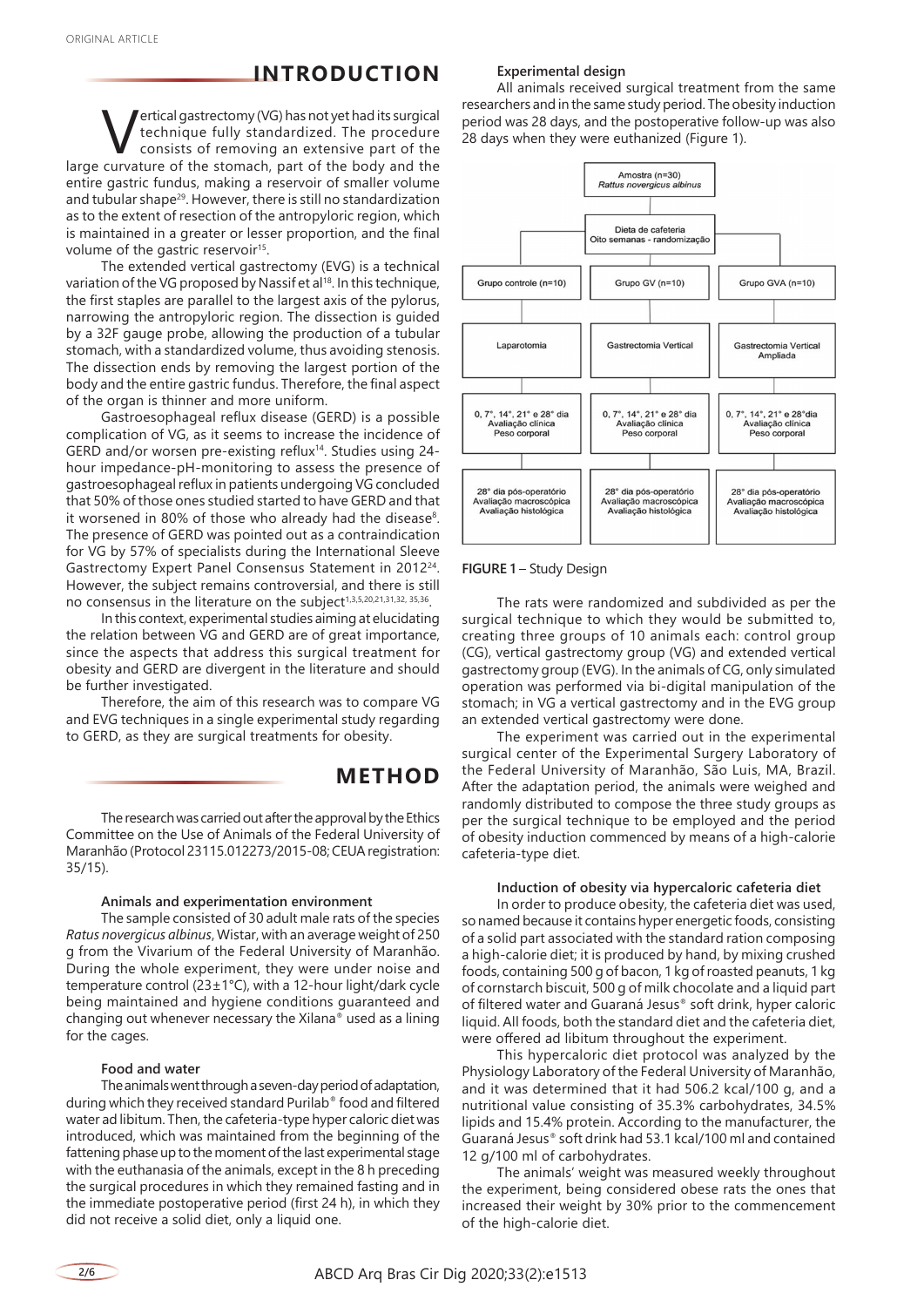#### **Surgical procedure and sample handling**

The animals were fasted for 8 h before the surgical procedure was performed under anesthesia with a combination of 10% ketamine hydrochloride at a dose of 100 mg/kg and 2% xylazine hydrochloride at a dose of 10 mg/kg, applied intraperitoneally, using a syringe and insulin needle, after the animal was contained manually. Then, they were placed in the dorsal decubitus position on a 15x15 cm wooden plank and fixed with surgical adhesive tape, epilated in the incision region, antisepsis was performed with polyvinylpilorridone iodine in 10% alcohol solution and a sterile fenestrated surgical drape was placed over the animal.

Access to the abdominal cavity was laparotomic, by means of dieresis until the opening of the peritoneal cavity, approximately 5 cm from the xiphoid appendix through the midline of the abdomen, using a disposable cold scalpel with a #15 blade.

In the 10 animals in the CG, after accessing the abdominal cavity, orogastric cannulation was performed using a nelaton probe #8, to identify the stomach and bidigital manipulation of the ventral and dorsal walls of the gastric body. Then, the abdominal wall was closed by using continuous suture with 4.0 polyglactin thread and the skin was closed by using continuous intradermal suture with the same thread.

In the 10 animals of the VG group, also after orogastric cannulation using it to identify the stomach, a proximal point located on the gastric juxta-esophageal fundus and another distal located 15 mm from the pylorus was marked for anatomical reference. The gastric excision plane was demarcated with a Crile hemostatic forceps, followed by the dieresis and excision of the gastric fundus, part of the body and antrum in the great curvature of the stomach, with subsequent closure of the dieresis line with a continuous extramucosal suture with 5.0 polyglactin thread. Then, the abdominal wall was closed in the same way as described above and the skin was closed by continuous intradermal suture with 4.0 polyglactin thread.

In the 10 animals in the EVG group, after accessing the abdominal cavity, the same procedure was performed to identify the stomach. As an anatomical reference, a proximal point located on the juxtaesophageal gastric fundus and another distal point located 5 mm from the pylorus was used. The gastric excision plane was demarcated by two hemostatic clamps, followed by the dieresis and excision of the gastric fundus, part of the body and antrum in the great curvature of the stomach, with subsequent closure of the dieresis line with extramucosal continuous suture with a 5.0 polyglactin thread. Then, the abdominal wall and skin were closed as described in the VG.

In the immediate postoperative period (first 24 h), the animals were fasted to solids, with access to water with glucose (two 50% ampoules in 500 ml of water) ad libitum. From the second day onwards, the entire diet was reintroduced, that is, standard ration and filtered water and solid and liquid cafeteria diet. Postoperative analgesia was performed in the first 72 h after the procedure, using paracetamol orally in the dose of one drop (10 mg) for every 25 ml of water.

Euthanasia was performed using an overdose of anesthetic, applying four times the dose used to perform anesthesia. Immediately after euthanasia and the confirmation of death, an exploratory laparotomy was performed with the assessment over secretions and adhesions within the abdominal cavity, following the parameters of Nair et al<sup>16</sup>. After the macroscopic assessment and classification of adhesions, the stomach was removed together with the distal third of the esophagus in a single piece to perform the anatomopathological study and to assess the presence of distal esophagitis as a manner to identify the presence of gastroesophageal reflux.

The presence of esophagitis was investigated through the inflammation found during the analysis, being classified as mild, moderate and severe, thus receiving the score grade 1 for mild, 2 for moderate and 3 for severe. Esophagitis was also investigated using the histopathological criteria for inflammation: papilla elongation, hyperkeratosis, hypergranulose, mucosal muscle atrophy, exocytosis, vascular congestion and neovascularization, following the model proposed by Gaia et al<sup>7</sup>.

#### **Statistical analysis**

The data were assessed using the NCSS 11 software (2016). To assess the effect of the three groups and the weeks in relation to the weight-dependent variable, the Shapiro-Wilk test was initially performed; as all measures showed normal distribution (p> 0.05), the analysis of variance test (ANOVA) and Tukey's post-hoc test were applied to compare groups two by two and to compare weeks two by two. The assessment of the effect of the groups on ordinal dependent variables, such as the classification of NAIR and inflammation, was performed using the Kruskall-Wallis non-parametric test. Subsequently, categorical variables (papilla elongation, hyperkeratosis, hypergranulose, mucosal muscle atrophy, exocytosis, vascular congestion and neovascularization) were assessed using the non-parametric chi-square test of independence  $(\chi^2)$ . A value of p<0.05 was considered statistically significant.

### **RESULTS**

**Change in body weight in the period of obesity induction**

The average weight of the animals prior to the start of induction was 274.7 g in the CG, 257.8 g in the VG and 253.4 in the EVG. After 28 days of feeding with the high-calorie cafeteria diet, the animals reached an average weight of 371 g (CG), 384 g (VG), 382.1 g (EVG). The weekly weight gain was equivalent in all groups, with no significant difference in the intergroup comparison (Figure 2).





### **Changes in body weight in the postoperative period**

The CG maintained weight gain even in the first postoperative week, maintaining a linear gain pattern throughout the followup period, evolving to super-obesity over the eight weeks of the experiment.

In turn, VG and EVG showed weight loss in the first postoperative week, this loss being equivalent in both groups, with no statistical difference in the comparison between VG and EVG. From the second postoperative week, both VG and EVG started to show weight regain, maintaining it until the end of the experiment, reaching the end of it with a weighted average equivalent to the moment when the operations were performed.

Thus, it was observed that in the weight evolution after the first week there was a significant difference  $(p=0.05)$  after VG and EVG, both of which differed from the CG. However, there was no significant difference (p>0.05) between VG and EVG. The weight evolution of the three groups is found in a comparative way shown in Figure 3.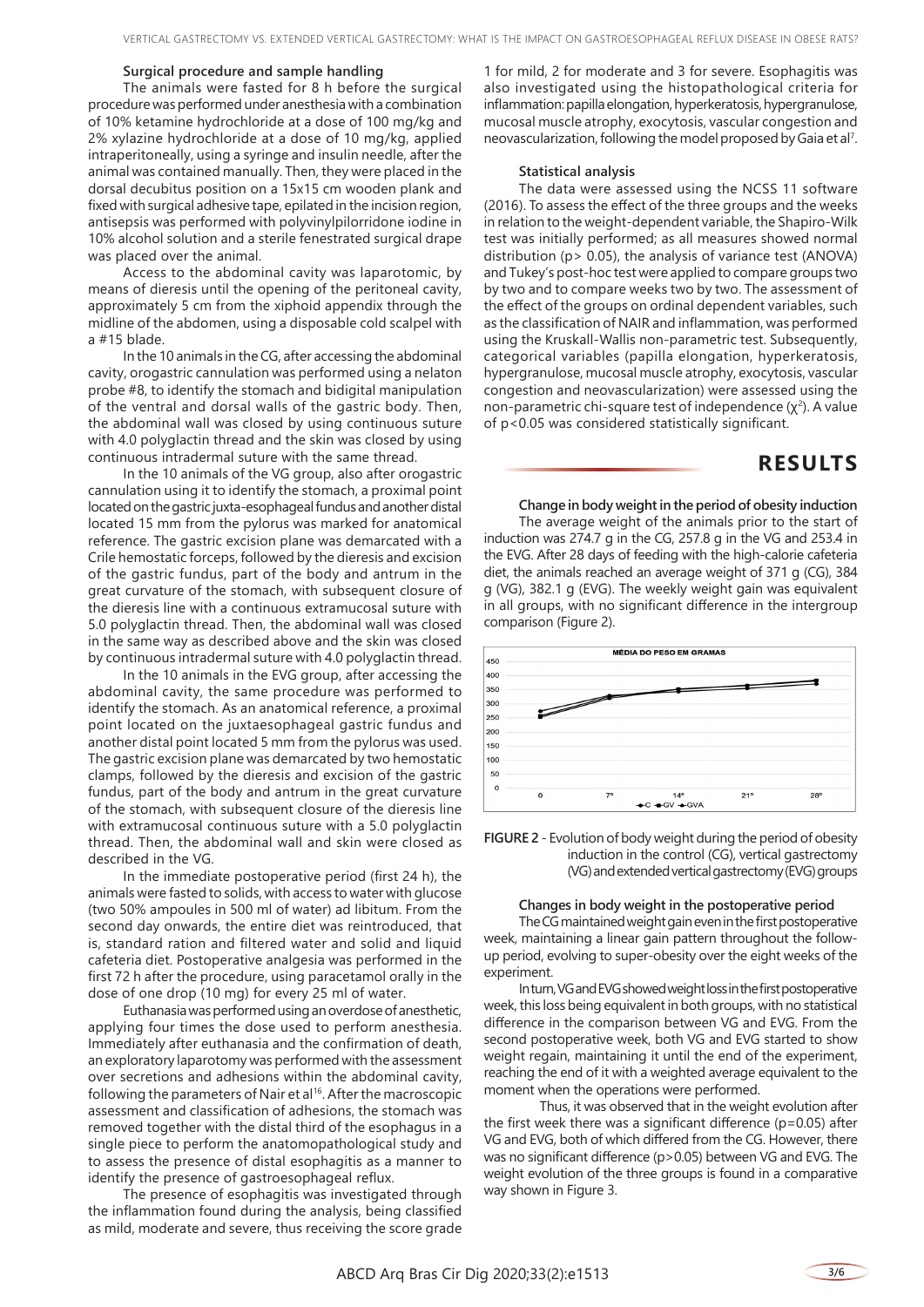

**FIGURE 3** - Evolution of body weight in the postoperative period - intergroup evaluation

#### **Macroscopic evaluation**

All animals showed good healing with anatomical reconstitution of the skin and abdominal wall. Those in the CG had an anatomically healthy stomach. In VG and EVG, the stomach suture line showed no signs of dehiscence or local infection.

Adhesions occurred with adjacent organs in all groups. The main site was between the VG and EVG stomach suture with the liver, small intestine and abdominal wall. In the analysis by the Nair score, no significant differences were found between the groups (Table 1).

**TABLE 1** - Kruskal-Wallis test of the NAIR score

| Variable                      | <b>Median</b> | IО        |       |
|-------------------------------|---------------|-----------|-------|
| <b>NAIR</b>                   |               |           |       |
| Control                       |               | $(1 - 1)$ |       |
| Vertical gastrectomy          | 1.5           | $(1 - 2)$ | 0,064 |
| Extended vertical gastrectomy | $1.5\,$       | $(1 - 2)$ |       |
|                               |               |           |       |

IQ= interquartile range

All animals in each group had the inflammation found at the esophagogastric junction classified as mild, moderate and severe, receiving a score of 1, 2 and 3, respectively (Figures 4 and 5). The comparative statistical analysis among the three groups concluded that there was no significant difference (p>0.05) in the classification of inflammation (Table 2).

**TABLE 2** - Kruskal-Wallis test for inflammation classification

| <b>Variable</b>               | Median         | IO        |       |
|-------------------------------|----------------|-----------|-------|
| <b>Inflammation</b>           |                |           |       |
| Control                       | $\mathcal{P}$  | $(2 - 2)$ |       |
| Vertical gastrectomy          | $\mathcal{L}$  | $(2 - 2)$ | 0.201 |
| Extended vertical gastrectomy | $\overline{3}$ | $(2 - 3)$ |       |
| IQ= interquartile range       |                |           |       |



**FIGURE 4 -** A) Mild inflammation - grade 1; B) moderate inflammation - grade 2; C) acute inflammation - grade 3 (40x, H&E)

For esophagitis research carried out using the histopathological criteria of inflammation (papilla elongation, hyperkeratosis, hypergranulosis, mucosal muscle atrophy, exocytosis, vascular congestion and neovascularization), positive and negative were assigned in relation to the presence or absence of the criteria to be evaluated (Figures 5 A, B and C). The comparative statistical analysis between the groups in relation to the criteria considered, concluded that there was a significant difference only in relation to exocytosis among the three study groups (p<0.05).



**FIGURE 5** - A) Hyperkeratosis (a), hypergranulose (b) and papilla elongation (c); B) mucosal muscle atrophy (a) and exocytosis (b); C) neovascularization and vascular congestion (40x, H&E)

# **DISCUSSION**

The protocol adapted by the Experimental Surgery Laboratory of the Federal University of Maranhão was used in this experiment as a means of inducing obesity by the cafeteria diet aiming at better mimicking the habits that lead to human obesity, consisting of a solid part and a liquid part by means of soft drink23,25.This diet offers, in addition to a greater variety of foods, more palatable foods inducing increased food intake and, hence, body weight gain and obesity, through increased abdominal visceral fat and greater lipid accumulation in adipocytes, compared to models that the addition is done only by means of fat overload<sup>27</sup>. The protocol employed is considered hyper-caloric compared to the standard diet, with the energy increase in the diet being attributed, above all, to the increase in the proportion of lipids in the diet (34.5% of lipids in the cafeteria vs. 4% in the standard diet). Another aspect of great importance in this protocol is the liquid component of the diet, by means of the soft drink Guaraná Jesus®, which significantly increased the energy intake of the diet (53.1 kcal/100 ml).

Thus, the model employed proved to be effective in inducing obesity in the research, and after the 28-day period all animals developed obesity and were able to be qualified to the experiment, that is, there was 100% efficiency in induction.

After VG and EVG weight loss occurred only in the first postoperative week, whereas from the second week onwards they start regaining weight, reaching the end of eight weeks with a weight similar to the one on the time of the operation. A relevant fact to be underlined is the cafeteria diet was maintained throughout the experiment, allowing a large caloric intake even with the restrictive component of the operation. Another aspect of great relevance is the comparison of VG and EVG in relation to CG. The animals in this group showed linear weight gain and evolved to super-obesity compared to VG and EVG, whereas there was no difference in the analysis between VG and EVG.

Therefore, this study differs from several other studies found in the literature that showed weight loss after performing a vertical gastrectomy, both those ones performed without an intestinal stapler<sup>10,13,30,34</sup> and those performed with it<sup>22,26</sup>. One issue that stands out is the comparison with the research carried out by Valentí et al<sup>34</sup> that showed the ability to lose weight with and without maintaining a cafeteria diet in rats submitted to VG. The key point that differentiates the two studies is the presence of hyper-caloric fluid in the cafeteria diet protocol used in this research, which allows explaining the divergence of the results found.

The results achieved here in relation to VG and EVG corroborate to those results found by Bielohuby et al<sup>2</sup>, in which showed that a high-calorie diet rich in carbohydrates is capable of leading to weight regain in rats submitted to VG.

Therefore, the weight regain found in all animals submitted to VG and EVG in this research may be a stimulus to the line of research, opening an opportunity to research the metabolic effects of gastrectomy, regardless of weight loss, since the metabolic role of this procedure has been the subject of several studies found in the literature<sup>4,9,12,13</sup>.

This study did not show any significant difference between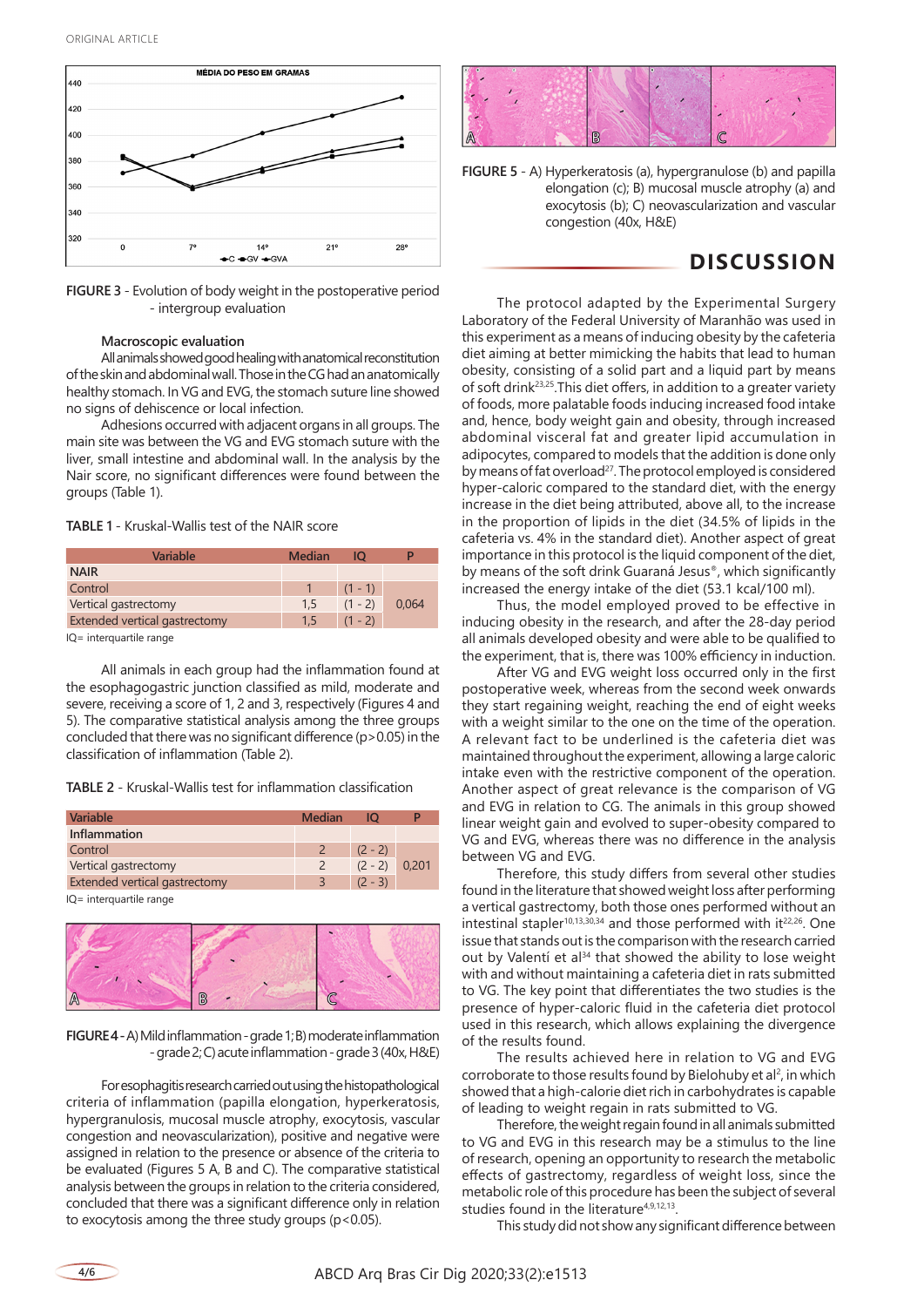the degrees of adherence in the analysis between the groups, which may indirectly infer the absence of major complications comparatively. These data corroborate with those found by researchers who studied the healing process and the effect of herbal medicines on gastrorrhaphy in rats<sup>28</sup>.

The anatomopathological study revealed some degree of inflammation in all animals in all groups (CG, VG and EVG); however, there was no statistical difference in the comparison between groups. The esophagitis survey carried out using the histopathological criteria for inflammation also revealed the presence of these criteria in all groups, with all animals affected with some esophagitis; however, in the same way, there was no statistically significant difference in the comparison of this criterion between the groups, except in relation to exocytosis. Therefore, the results show that VG and EVG are not operations that lead to gastroesophageal reflux.

In the literature, there are no studies on reflux esophagitis after VG in rats, this research being a trailblazer in the subject, as well as in relation to EVG carried out for the first time in rats in an experimental manner. Research on rats, relating obesity and gastroesophageal reflux is also lacking in the literature. Therefore, the results achieved in this research point out to the fact that EVG does not pose greater risks for reflux esophagitis in relation to VG, and it also allows inferring the relation between obesity and GERD, since all animals, including those from the CG, presented some evidence of reflux esophagitis; however, in addition, VG and EVG controlled the evolution of weight in relation to CG; all animals were obese at the end of the experiment at the time of euthanasia.

Studies7,11,19 have shown by means of histopathological analysis the presence of reflux esophagitis experimentally induced in rats. Therefore, the results found in relation to the presence of reflux esophagitis in this study corroborate to those achieved in the literature.

Human studies analyzing VG and GERD still differ in relation to the results and suggest the need for further research on the subject. Nassif et al<sup>17</sup>, carried out a bibliographic review in order to assess the induction of gastroesophageal reflux disease in the postoperative period of VG and Roux-en-Y gastric bypass and discussed the anti-reflux barriers; the main one is the gastric fundus that is removed in the VG, making the pressure of the lower esophageal sphincter the only remaining anti-reflux barrier. Yet, these authors reinforce the hypothesis raised earlier by Nassif et al<sup>18</sup> of the technical variation for EVG, explaining that instead of keeping the antrum practically intact, as it is usually done, when performing complete gastric tubulization less cubic volume could be obtained in the gastric lumen. Thus, the pressure on the lower esophageal sphincter would be lower and the amount of gastroesophageal reflux could be lower. At the end of the study, they concluded that the VG technique poses a greater compromise of the anti-reflux mechanisms predisposing the occurrence of GERD, compared to Roux-en-Y gastric bypass.

In a systematic review, Chiu et al<sup>5</sup> selected a total of 11 articles with follow-up data both before and after VG and the evolution of GERD; among them, four showed an increase in postoperative GERD and seven concluded its decrease.

Literature reviews involving VG and GERD continue to raise discussions and still do not lead to exact conclusions. Melissas et al<sup>14</sup>, show that VG can improve, worsen or even cause GERD, although there is consensus among the authors that VG should be contraindicated in patients with severe reflux or Barrett's esophagus, and VG can be performed safely when there is an isolated recommendation for bariatric surgery. Crawford et al<sup>6</sup>, when examining the different methods of anti-reflux procedures available before and after VG, point out that there is a need for further studies involving strategies to contain reflux after VG, that it must be contraindicated in patients with pre-existing severe reflux, and that the only proven method for treating reflux that is difficult to control is Roux-en-Y gastric bypass.

Oor *et al*<sup>20</sup> concluded that due to the heterogeneity of studies involving the topic that lead to paradoxical results, surgeons must carefully assess the symptoms of GERD and recommend the most appropriate bariatric surgery technique.

Although one should not compare research results in different species and apply experimental results to animals in clinical practice immediately, these studies point out the need for clinical trials to improve safety in relation to the technique; the results achieved in the experiments of this research point out in favor of the applicability of VG and EVG as they do not show any difference between the techniques and the control group in relation to reflux esophagitis. However, research should be further investigated in order to better assess the presence of gastroesophageal reflux, and especially if there is reflux prior to the surgical procedure.

# **CONCLUSIONS**

There was no difference regarding reflux esophagitis between the VG and EVG techniques in obese rats and both were able to control weight. Also, the macroscopic changes were not different.

### **REFERENCES**

- 1. Barros F, Negrão MG, Negrão GG. Weight loss comparison after sleeve and roux-en-y gastric bypass: systematic review. Arq Bras Cir Dig. 2019 Dec 20:32(4).
- 2. Bielohuby M, Stemmer K, Berger J, et al. Carbohydrate content of postoperative diet influences the effect of vertical sleeve gastrectomy on body weight reduction in obese rats. Obes Surg. 2012;22(1):140–151.
- 3. Buchwald H, Estok R, Fahrbach K, et al. Weight and type 2 diabetes after bariatric surgery: systematic review and meta-analysis. Am J Med. 2009;122(3):248–256.e5.
- 4. Chambers AP, Smith EP, Begg DP, et al. Regulation of gastric emptying rate and its role in nutrient-induced GLP-1 secretion in rats after vertical sleeve gastrectomy.Am J Physiol Endocrinol Metab. 2014;306(4):E424–E432.
- 5. Chiu S, Birch DW, Shi X, Sharma AM, Karmali S. Effect of sleeve gastrectomy on gastroesophageal reflux disease: a systematic review. Surg Obes Relat Dis. 2011;7(4):510–515.
- 6. Crawford C, Gibbens K, Lomelin D, Krause C, Simorov A, Oleynikov D. Sleeve gastrectomy and anti-reflux procedures.Surg Endosc. 2017;31(3):1012–1021.
- Gaia Filho EV.; Goldenberg A.; Costa HO. Experimental model of gastroesophageal reflux in rats. Acta Cir Bras. (20)6: 437-444; 2005.
- 8. Georgia D, Stamatina T, Maria N, et al. 24-h Multichannel Intraluminal Impedance PH-metry 1 Year After Laparocopic Sleeve Gastrectomy: an Objective Assessment of Gastroesophageal Reflux Disease. Obes Surg. 2017;27(3):749–753.
- 9. Grong E, Arbo IB, Thu OK, Kuhry E, Kulseng B, Mårvik R. The effect of duodenojejunostomy and sleeve gastrectomy on type 2 diabetes mellitus and gastrin secretion in Goto-Kakizaki rats. Surg Endosc. 2015;29(3):723–733.
- 10. Kodama Y, Zhao CM, Kulseng B, Chen D. Eating behavior in rats subjected to vagotomy, sleeve gastrectomy, and duodenal switch. J Gastrointest Surg. 2010;14(10):1502–1510.
- 11. Kranendonk S. Reflux Oesophagitis: An experimental study in rats. 1980.
- 12. Li F, Zhang G, Liang J, Ding X, Cheng Z, Hu S. Sleeve gastrectomy provides a better control of diabetes by decreasing ghrelin in the diabetic Goto-Kakizaki rats. J Gastrointest Surg. 2009;13(12):2302–2308.
- 13. Lopez PP, Nicholson SE, Burkhardt GE, Johnson RA, Johnson FK. Development of a sleeve gastrectomy weight loss model in obese Zucker rats. J Surg Res. 2009;157(2):243–250.
- 14. Melissas J, Braghetto I, Molina JC, et al. Gastroesophageal Reflux Disease and Sleeve Gastrectomy. Obes Surg. 2015;25(12):2430–2435.
- 15. Michalsky D, Dvorak P, Belacek J, Kasalicky M. Radical Resection of the Pyloric Antrum and Its Effect on Gastric Emptying After Sleeve Gastrectomy. Obesity Surgery. 2013;23(4):567-573.
- 16. Nair SK, Bhat IK, Aurora AL. Role of proteolytic enzyme in the prevention of postoperative intraperitoneal adhesions.Arch Surg. 1974;108(6):849–853.
- 17. Nassif FPAN; Valadão JA; Malafaia O; Torres OJM; Garcia RF; Klostemann FC. Modificação técnica para a gastrectomia vertical. Arq Bras Cir Dig. (26)1: 74-78; 2013.
- 18. Nassif PAN, Malafaia O, Ribas-Filho JM, Czeczko NG, Garcia RF, Ariede BL. Vertical gastrectomy and gastric bypass in Roux-en-Y induce postoperative gastroesophageal reflux disease? Arq Bras Cir Dig. (27)1: 63-68; 2014.